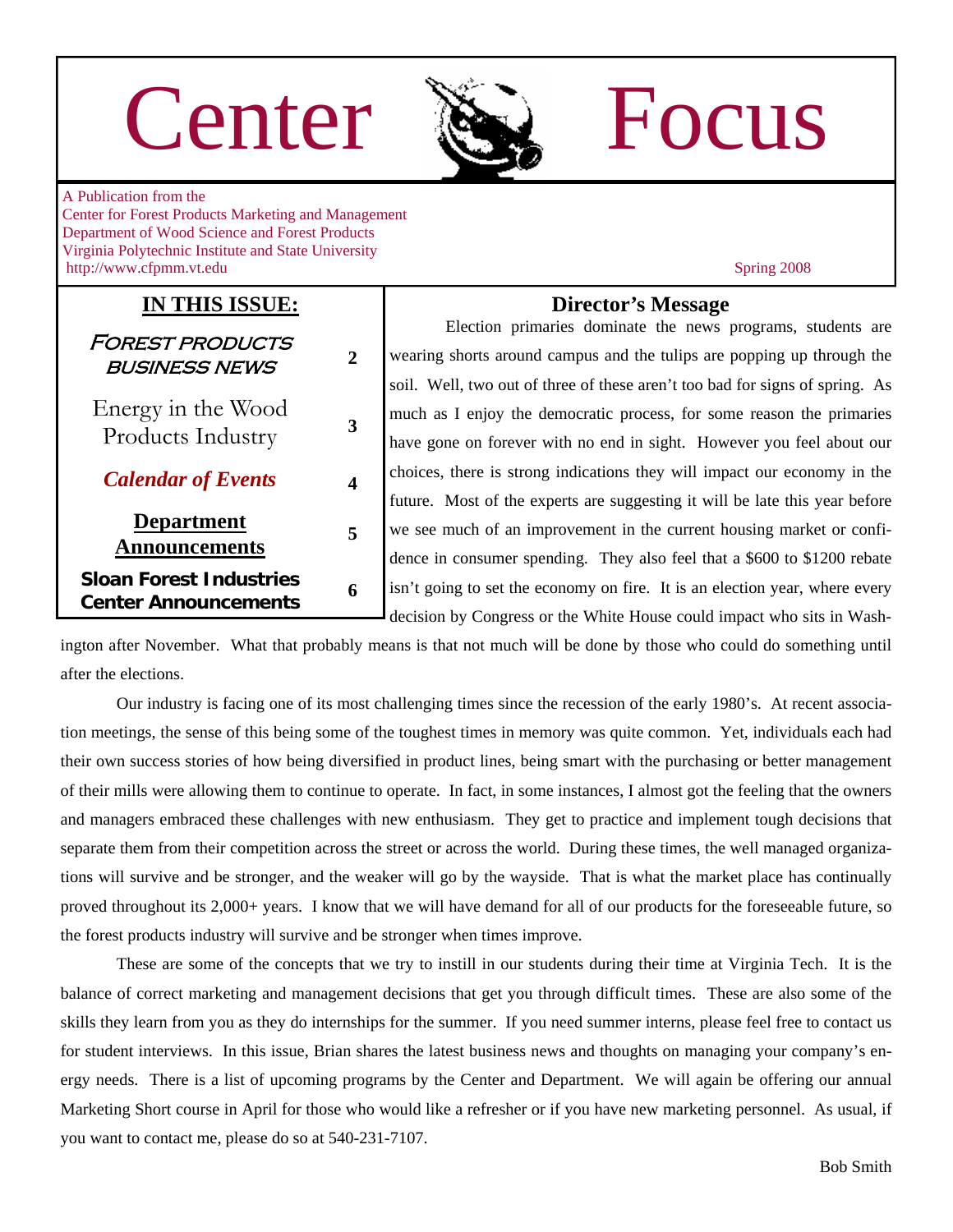### Forest products business news

- Fiber Composites is now the second largest producer of wood plastic composite decking and railing in North America after it acquired the former LP Meridian, ID plant and the WeatherBest brand. Source: *Idaho Business Review*
- According to *PR Newswire*, American Woodmark Corporation announced a net income loss of \$2 million for their quarter that ended January 21, 2008.
- The *Prime Newswire* reported that Hooker Furniture reported a \$5.9 million net income on sales of \$83.8 million for the quarter that ended October 28, 2007. The company has also opened a warehouse in CA for importing furniture. Source: *The Roanoke Times*.
- Millwood Inc., a unit load and packaging supplier and service provider, will open a new facility in Nashville, TN that will make wood pallets and offer third party logistics warehousing operations. Source: *Market Wire*.
- The *Market Wire* also reported that Canadian based Stella Jones will acquire Burke-Parsons-Bowlby, a railway tie treating company for \$33 million.
- According to the *Dow Jones News Service*, Weyerhaeuser has decided to sell the European operations of its engineered wood products distribution unit, iLevel to Finnforest based in Finland. No terms were released.
- Wood Structures, a Maine based building products manufacturer and distributor has acquired Weyerhaeuser's Boston distribution center. Source: *PR Newswire*.
- The *Bangor Daily News* reported that the University of Maine's Advanced Engineered Wood Composites Center has patented a coating technology that enables a lightweight wood building to be blast-resistant.
- According to the Associated Press Newswire, a wood chip plant will be expanded to produce wood pellets and this new facility will employ 65 people in Louisa County, Virginia after its opening in July 2008.
- Financially troubled Canadian-based Tembec gained support for its \$1.2 billion recapitalization plan from the United Steelworkers Union. Source: *The Canadian Press*.
- The *Middle East Company News* reported that U. S. hardwood lumber exports increased to the Middle East and North Africa 32% from the first 3 quarters of 2006 to 2007.
- Shamrock Plank Flooring completed a hardwood flooring manufacturing facility in Memphis, TN. Source: *Market Wire*
- A number of companies have reported results from 2007. Profitable companies include Plum Creek, International Paper and Temple-Inland. Unprofitable include Norbord and Fraser Papers. Source: *Factiva*

Forest Products Business News has been designed for educational and engagement purposes only. The intention is to report news that affects various business segments of the forest products industry. Any comments or questions should be referred to: [cf.editor@vt.edu](mailto:cf.editor@vt.edu?subject=Center%20Focus%20Comment)

### **Center Focus**



Published Quarterly by The Center for Forest Products Marketing and Management

Department of Wood Science and Forest Products Virginia Tech 1650 Ramble Road Mail Code 0503 Blacksburg, VA 24061

> **EDITOR**  Brian Perkins

**CONTRIBUTING EDITORS**  Angie Riegel Bob Smith

**PHONE: (540) 231-4406 FAX: (540) 231-8868** 



VT/0023/0801/1.7M/220696

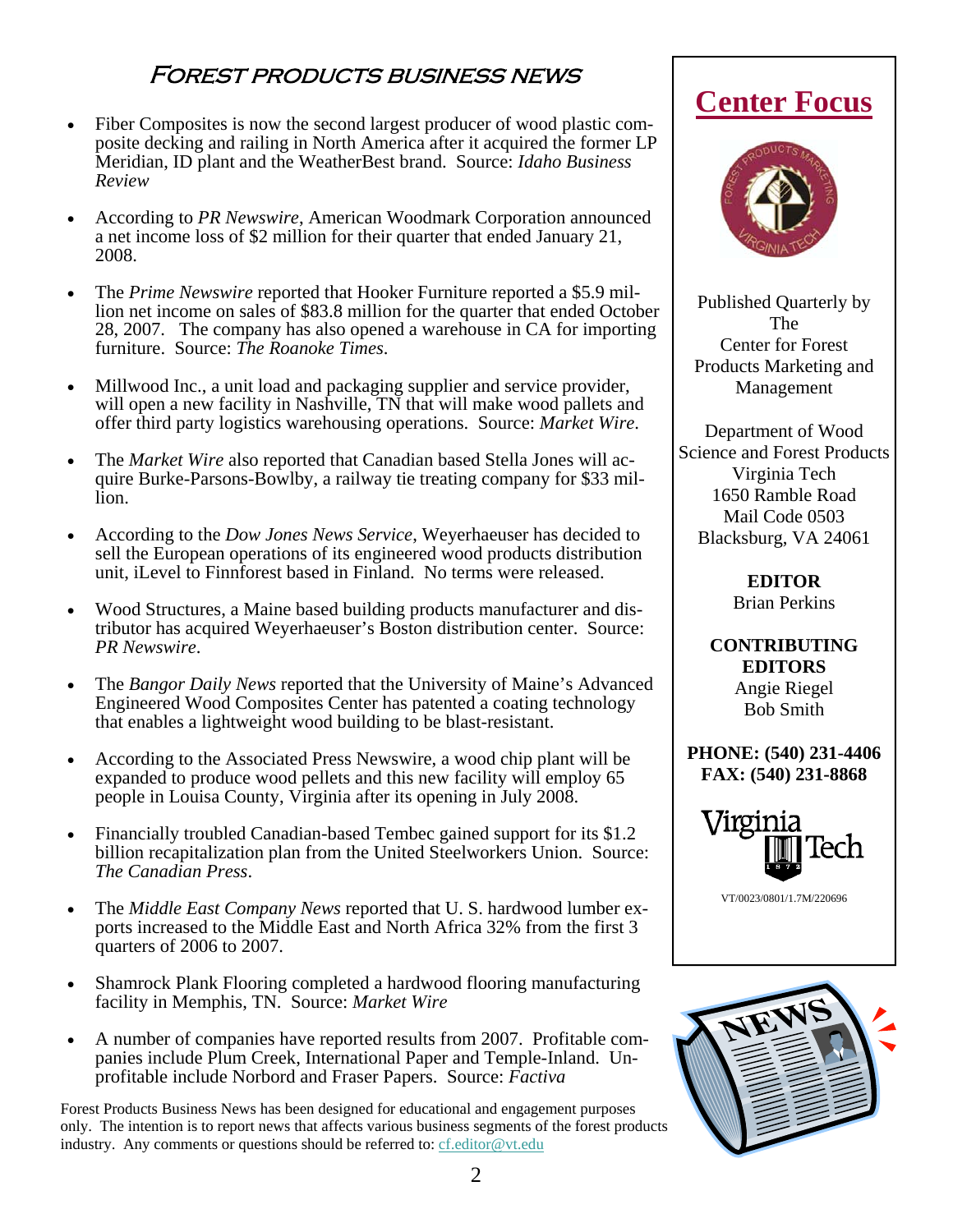#### **Energy in the Wood Products Industry**

Energy is a critical component for sectors of the economy such as manufacturing. Energy represents both a threat to the forest products industry in the form of uncontrollable cost increases which squeeze the industry's ability to compete internationally and an opportunity for the industry in the form of a potential revenue source. As many of you know, the wood products industry generates about half of its energy needs from wood waste such as sawdust, chips, bark or spent pulping liquor in the paper industry. This energy is used in the form of steam for lumber, veneer, and flake drying operations, process heat for pressing operations or for cogeneration that produces both steam and electricity. In order to limit this scope of article, we will discuss only energy production for heat, steam or electricity and not discuss so called biofuels such as ethanol that can be produced from wood.

Those companies that rely on natural gas or fuel oil for a fuel source have seen a dramatic increase in their costs, not to mention the fuel surcharges from trucking companies, and the price of diesel used for heavy machinery. This has squeezed the profit margins of nearly all wood products manufacturers. How can companies deal with the increasing cost of energy? Well, a number of companies are switching from natural gas fired boilers to wood residue fired boilers. This conversion not only makes economic sense but also helps the environment by utilizing former waste streams.

In order to deal with fuel surcharges, there are a couple of tactics companies should try<sup>1</sup>. First, companies can cope with fuel surcharges by trying to keep their base rates low and by negotiating the fuel surcharges. In order to do this, they need to track the fuel prices and surcharges that shippers pay nationwide. Companies should also investigate using other forms of transportation such as rail. Finally, companies need to utilize every bit of space that they are paying for.

Since the first energy crisis in the early 1970s, manufacturers have reduced the amount of energy needed to produce a given volume or value of products. Increasing the energy efficiency of manufacturing plants in order to reduce costs is becoming a requirement in order to remain globally competitive. Despite this only 40% of wood products manufacturers have participated in energy management activities<sup>2</sup>. According to this government data, the most common energy efficiency improvement activities of wood products manufacturers are installing or retrofitting equipment for compressed air systems (20.1%), direct machine drives (16.4%), facility HVAC (14.9%), and facility lighting (14.7%).

#### (Continued on next page)

<sup>1</sup> Shulz, J.D. 2006. Coming to terms with fuel surcharges. <http://www.logisticsmgmt.com/article/CA6389626.html>. Accessed February 27, 2008.

<sup>2</sup> Energy Information Agency, U.S. Depart of Energy. Manufacturing Energy Consumption Survey 2002. <http://www.eia.doe.gov/emeu/mecs/mecs2002/data02/shelltables.html>. Accessed February 26, 2008.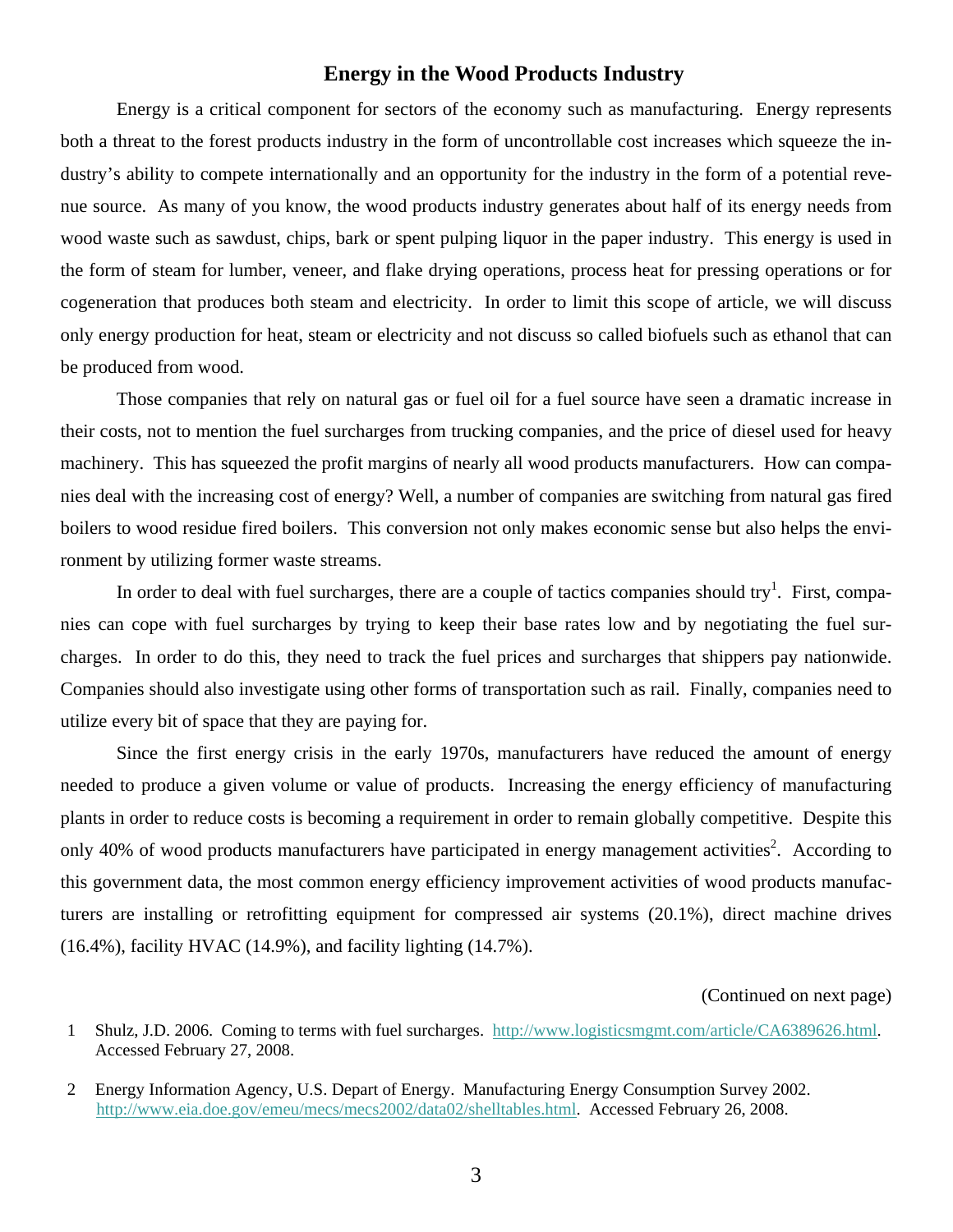Firms indicated that they also used energy audits (15.9%), direct electricity load control (13.9%), and power factor correction/improvement (12.0%) in order to manage their energy consumption. Firms facing intense competition both domestically and globally need to continuously improve their energy efficiency.

Wood products manufacturers that already have cogeneration facilities and whose state has good netmetering policies are well positioned to take advantage of the increased demand for renewable electricity. According to a report<sup>3</sup>, 25% of utilities with representing 70 million customers are offering a renewable energy option with a 2¢/kwh premium. This growing market offers wood products manufacturers a way to diversify their revenue streams.

Demand for wood residues such as chips, sawdust, and bark is likely to grow rapidly in the short term as secondary manufacturing declines, lumber producers reduce production, pulp prices remain high, and energy costs increase. This increase in wood residue demand has and will continue to increase selling prices of these residues and this will benefit primary forest products manufacturers who market these residues. The recent growth in the demand for composite wood energy products such as wood pellets and wood briquettes are an opportunity for manufacturers that have abundant supplies of dry wood chips or sawdust. The European market for wood energy in all exportable forms will continue to grow and this market is also a good opportunity given their demand and strong Euro. In summary, firms can no longer be complacent about energy. They must proactively manage their energy costs and seize opportunities for revenues in these difficult times.

3 Bird, Lori. and Marshall Kaiser. 2007 Trends in Utility Green Pricing Programs (2006). U.S. Department of Energy, Office of Energy Efficiency & Renewable Energy, National Renewable Energy Laboratory. NREL/TP-670-42287. October. 52 p.

## *Center Calendar of Events*

| April 10-11, 2008  | <b>Forest Products Marketing Short Course</b><br>Those attending this workshop learn about the products of wood based                                                                                        |
|--------------------|--------------------------------------------------------------------------------------------------------------------------------------------------------------------------------------------------------------|
|                    | industries, marketing as it relates to small forest products businesses and                                                                                                                                  |
|                    | how to gain a competitive advantage in the industry. It is designed for the                                                                                                                                  |
|                    | small forest products business owner or manager and new sales and mar-                                                                                                                                       |
|                    | keting personnel. For additional information, contact Bob Smith at                                                                                                                                           |
|                    | 540/231-7679 or email rsmith4@vt.edu.                                                                                                                                                                        |
| September 17, 2008 | Center for Forest Products Marketing & Management Annual Meeting<br>The 17th annual meeting will be held on Wednesday morning during<br>Wood Week and the scholarship reception will be held in the evening. |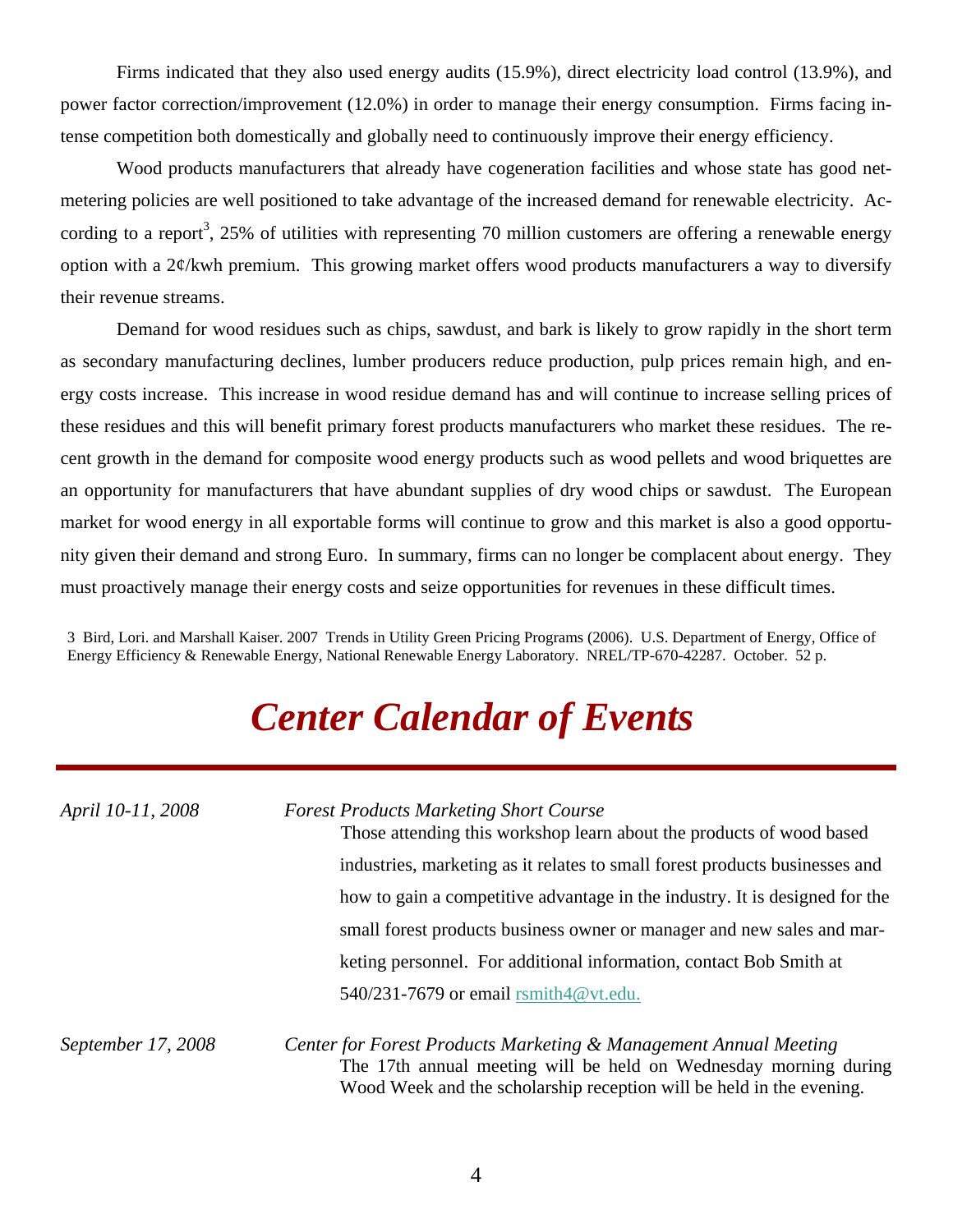

### **Announcements**

### **Wood Week 2008 Dates Set**

 The Department of Wood Science and Forest Products has set the dates for its annual Wood Week. Wood Week 2008 will be held September 15-18, 2008 on the Virginia Tech campus in Blacksburg. The week will begin on Monday with a student welcome back picnic and keynote public lecture by Patrick Calello, founder and designer of Automoblox [\(www.automoblox.com](http://www.automoblox.com)). The award-winning Wood Magic Show will be held for 4th and 5th grade students and teachers on Tuesday. Wednesday the Advisory Board for the Center for Forest Products Marketing and Management will be held, followed by an evening scholarship reception and recognition reception. Thursday is the wood industry career fair under a big-top tent in the center of the Virginia Tech campus. Up to 75 wood industry companies are invited to participate in the largest wood industry career fair on any U.S. campus. The department seeks to promote the U.S. wood industry to the 27,000 students enrolled at Virginia Tech. Registration for the Wood Week Career Fair will open April 1, 2008 and close when capacity is reached at 75 companies. See the department homepage at [www.woodscience.vt.edu](http://www.woodscience.vt.edu) for Wood Week 2008 details.

### **Department Develops Student and Industry Placement Center**

 The Department of Wood Science and Forest Products has launched a new web-based student placement and industry job posting site. The new site was active as of March 1, 2008. Students in the program, and students from other majors at Virginia Tech can post their resumes to the site. As well, industry can post position announcements to the site for viewing. Student resumes will be categorized into several categories, including students looking for summer jobs and internships, permanent employment, graduate students looking for permanent employment and post doctoral research scientists looking for permanent employment. Those in the industry will be required to register for use of the system. See the department homepage for more information about this new service offered by the department at [www.woodscience.vt.edu](http://www.woodscience.vt.edu).